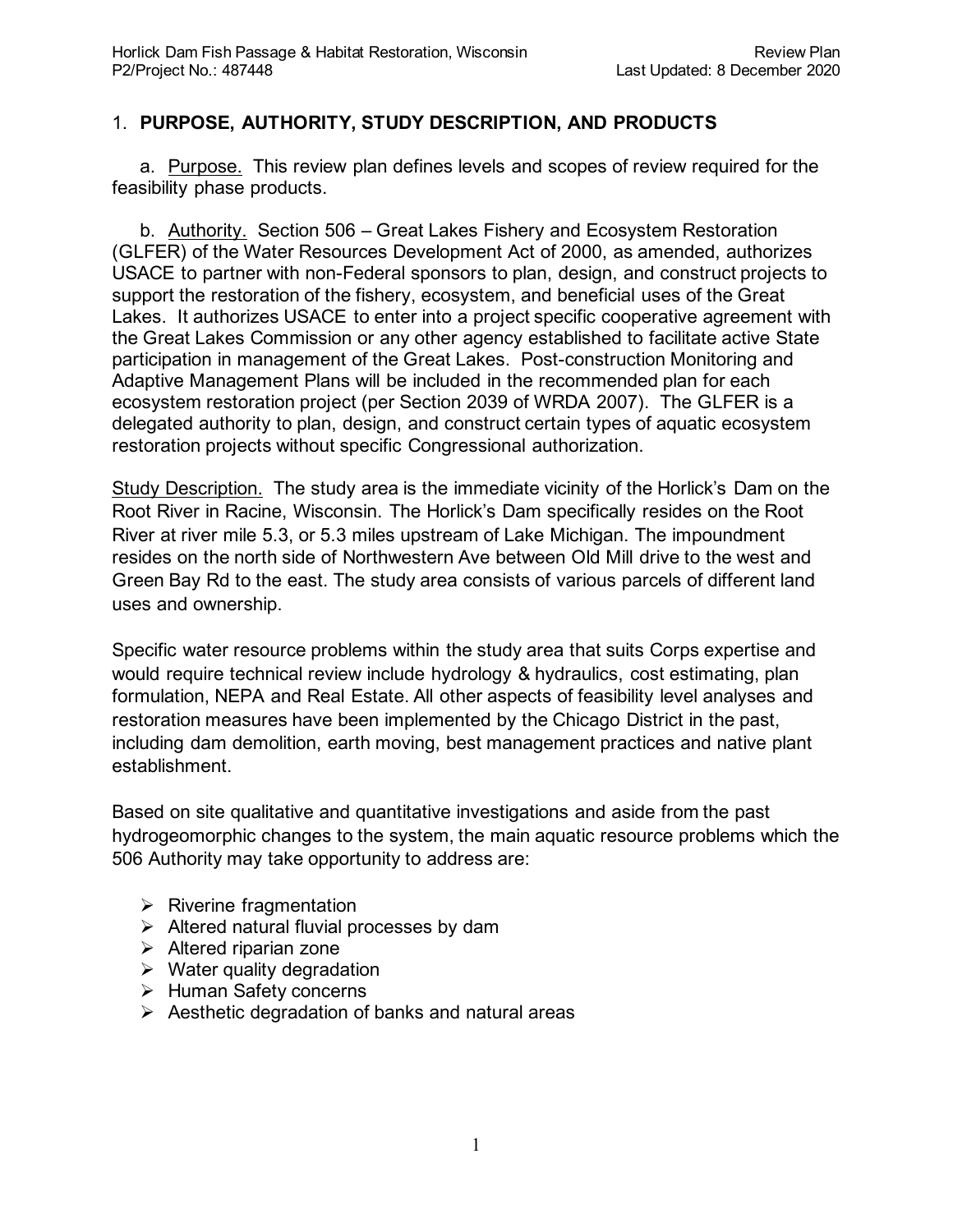Various alternatives would be assessed. They include but are not limited to restoring and creating the hydrogeomorphic setting for native communities through dam removal, provide and restore stream connectivity and habitat diversity, invasive plant species removal and native plant community establishment. USACE anticipates that total project costs including DPR, P&S, Construction, Monitoring, and LERRDs would be approximately \$1. 9M.

No policy waiver requests are anticipated.

c. Products.

| Table 1. List of Products to Be Prepared and Reviewed                                              |                              |                                |            |                       |                   |
|----------------------------------------------------------------------------------------------------|------------------------------|--------------------------------|------------|-----------------------|-------------------|
|                                                                                                    | Prepared                     | Type of Review to be Performed |            |                       |                   |
| Product / Document                                                                                 | By                           | <b>DQC</b>                     | <b>ATR</b> | Type I<br><b>IEPR</b> | Policy /<br>Legal |
| Detailed Project Report (DPR) and<br>Environmental Assessment (Main Report /<br>Integrated DPR/EA) | In-house<br><b>Resources</b> | X                              | X          |                       | X                 |
| <b>Planning &amp; Coordination Appendix</b>                                                        | In-house<br>Resources        | X                              | X          |                       | X                 |
| 404(b)(1) Analysis Appendix                                                                        | In-house<br><b>Resources</b> | X                              | X          |                       | X                 |
| Monitoring & Adaptive Management Plan                                                              | In-house<br>Resources        | X                              | X          |                       | X                 |
| Hydrology and Hydraulic (H&H)<br><b>Engineering Appendix</b>                                       | In-house<br>Resources        | $\mathsf{X}$                   | X          |                       | X                 |
| Civil Design Appendix                                                                              | In-house<br><b>Resources</b> | X                              | X          |                       | X                 |
| <b>Cost Engineering Appendix</b>                                                                   | In-house<br><b>Resources</b> | X                              | X          |                       | X                 |
| Geotechnical Engineering Appendix                                                                  | In-house<br>Resources        | $\mathsf{X}$                   | X          |                       | X                 |
| <b>HTRW Report</b>                                                                                 | In-house<br><b>Resources</b> | X                              | X          |                       | X                 |
| <b>Real Estate Appendix</b>                                                                        | In-house<br>Resources        | X                              | X          |                       | X                 |

## **2. REVIEW REQUIREMENTS**

a. Types of Review. The feasibility phase activities and documents are required to be reviewed in accordance with ER 1110-1-12 and EC 1165-2-217. Based upon the factors under each heading, this study will undergo the reviews identified and described below.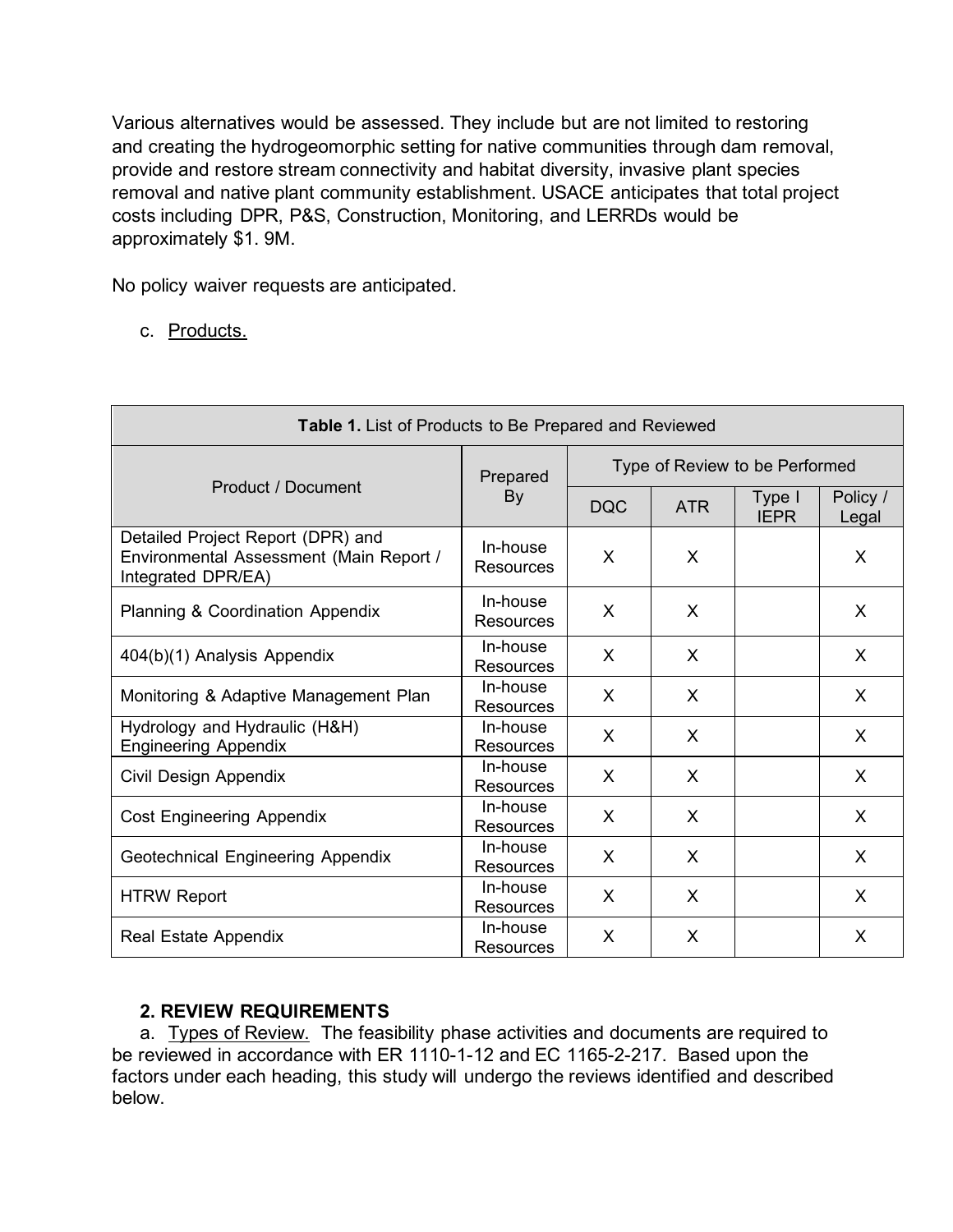(1) District Quality Control (DQC): DQC procedures will be performed and formally documented for all study products, including supporting documents.

• The District will perform and manage DQC procedures in accordance with the District DQC process.

• DQC will be documented with a summary report / certification.

• Supervisors within each area of responsibility will assign appropriate, qualified staff to perform QC on their respective products. Personnel performing QC shall have the necessary expertise to address compliance with Corps policy.

• The following disciplines will be playing a critical role in the DQC for this flood risk management study:

| Table 2a. DQC Team Technical Disciplines and Expertise |                                         |                             |  |
|--------------------------------------------------------|-----------------------------------------|-----------------------------|--|
| <b>Technical Discipline</b>                            | Peer DQC Reviewer                       | Chief Level DQC<br>Reviewer |  |
| Biologist/Planner                                      | Each peer-level DQC reviewer will have  | PMD-EF Chief                |  |
| Economist                                              | no production role in the study/project |                             |  |
| <b>Civil Engineer</b>                                  | and will have the necessary             | TSD-DC Chief                |  |
| <b>Cost Estimator</b>                                  | expertise/experience to thoroughly      |                             |  |
| <b>Geotechnical Engineer</b>                           | review the study products identified in | TSD-DG Chief                |  |
| Geospatial                                             | Table (1).                              |                             |  |
| <b>Real Estate Specialist</b>                          |                                         | <b>RE Chief (Regional)</b>  |  |
| <b>Hydraulic Engineer</b>                              |                                         | <b>TSD-DH Chief</b>         |  |
| <b>Environmental Engineer</b>                          |                                         |                             |  |

(2) Agency Technical Review (ATR): ATR will be scaled to a level commensurate with the risk and complexity of the products to be reviewed. The ATR will assess whether the analyses presented are technically correct and comply with published USACE guidance, and that the document explains the analyses and results in a reasonably clear manner for the public and decision makers. ATR is mandatory for all decision documents (including supporting data, analyses, environmental compliance documents, etc.).

- ATR is managed within USACE by the designated RMO and is conducted by a qualified team from outside the home district that is not involved in the day-to-day production of the project/product.
- ATR teams will be comprised of senior USACE personnel
- All ATR reviewers must be certified to perform ATR by USACE. Multiple disciplines may be covered by a single reviewer based on appropriate experience, expertise, and certification.
- The team lead will be from outside LRD.
- The ATR review will be documented using DrChecks, and an ATR Summary Report and certification will be completed.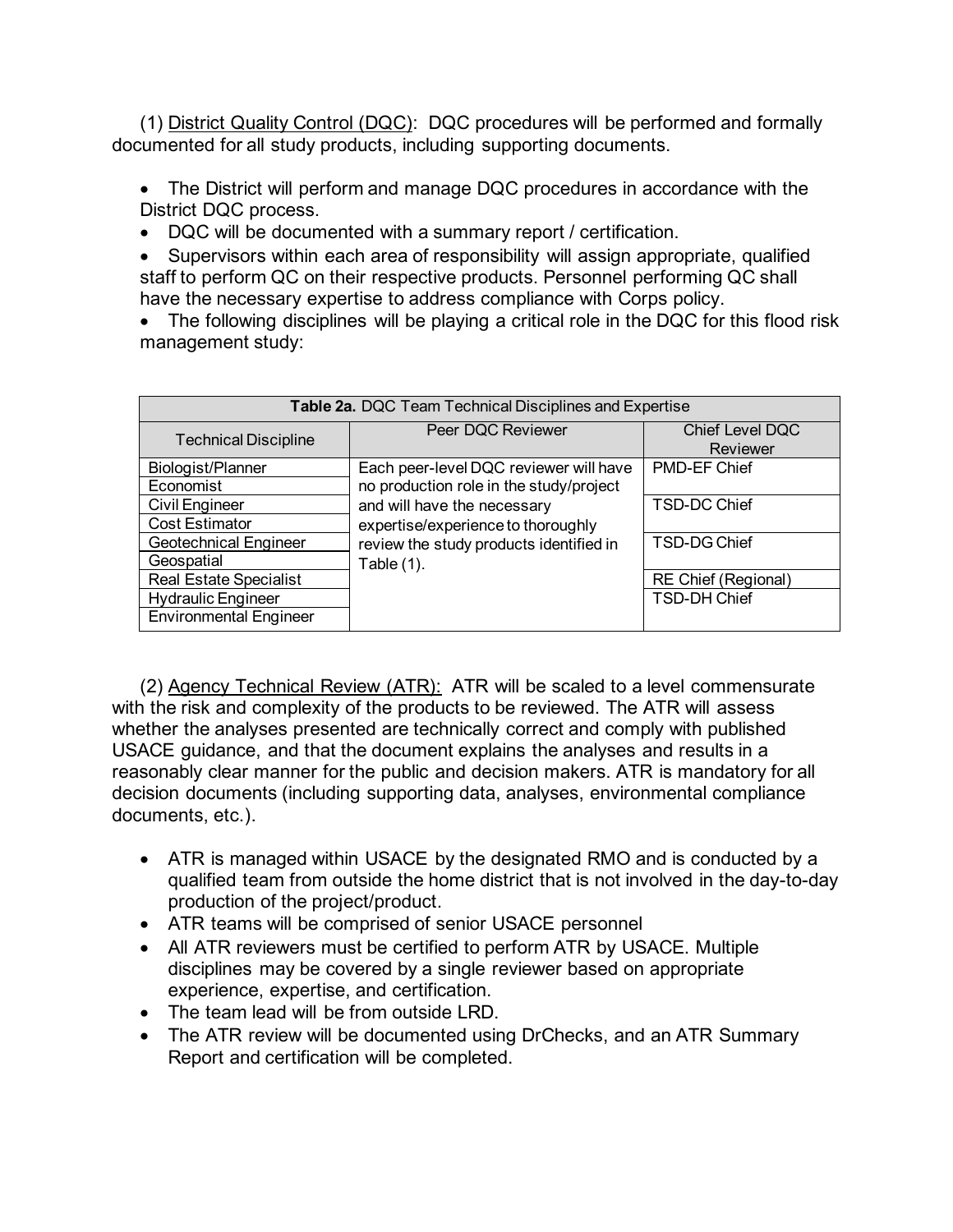| Table 2b. ATR Technical Disciplines and Expertise Required        |                                                                                                                                                                                                                                                                                                                                                                                                                                                                                                                                  |                                                                                                             |  |
|-------------------------------------------------------------------|----------------------------------------------------------------------------------------------------------------------------------------------------------------------------------------------------------------------------------------------------------------------------------------------------------------------------------------------------------------------------------------------------------------------------------------------------------------------------------------------------------------------------------|-------------------------------------------------------------------------------------------------------------|--|
| <b>ATR Disciplines</b>                                            | <b>Expertise Required</b>                                                                                                                                                                                                                                                                                                                                                                                                                                                                                                        | <b>Justification / Rationale</b>                                                                            |  |
| <b>ATR</b><br>Lead/Planning/<br>Environmental<br><b>Resources</b> | The ATR lead should be a senior professional<br>preferably with experience in preparing CAP decision<br>documents and conducting ATR. The lead should<br>also have the necessary skills and experience to lead<br>a virtual team through the ATR process. For this<br>study, the ATR lead will also serve as a reviewer for<br>a specific discipline (such as planning, ecosystem<br>valuation via certified models, NEPA, and other<br>environmental resources as applicable). The ATR<br>Lead will be Monique Savage from MVP. | Coordinate all ATR activities.                                                                              |  |
| Hydrology &<br>Hydraulic<br>Engineering                           | This member should also be familiar with stream<br>restoration. The project intent is to restore natural<br>sediment transport and hydrologic connectivity of the<br>river.                                                                                                                                                                                                                                                                                                                                                      | Necessary to ensure model results<br>are accurate to ensure post project<br>hydrology impacts are avoided.  |  |
| <b>Cost Engineering</b><br>Reviewer                               | Experience preparing cost estimates. Cost engineers<br>performing the review should be well versed in<br>ecosystem features and methods generally including<br>concepts of construction in a riverine environment,<br>glacio-fluvial stone material sources, invasive plant<br>species eradication and native planting and<br>establishment.                                                                                                                                                                                     | Required by EC/ER                                                                                           |  |
| <b>Civil Engineering</b>                                          |                                                                                                                                                                                                                                                                                                                                                                                                                                                                                                                                  | Not required, resulting project would<br>be demolition, not construction.                                   |  |
| Environmental<br>Engineering                                      |                                                                                                                                                                                                                                                                                                                                                                                                                                                                                                                                  | Not required because it is anticipated<br>there are no HTRW issues and the<br>sediment behind dam is clean. |  |
| Geotechnical<br>Engineering                                       |                                                                                                                                                                                                                                                                                                                                                                                                                                                                                                                                  | Not required. All potential<br>alternatives are demolition, not<br>construction.                            |  |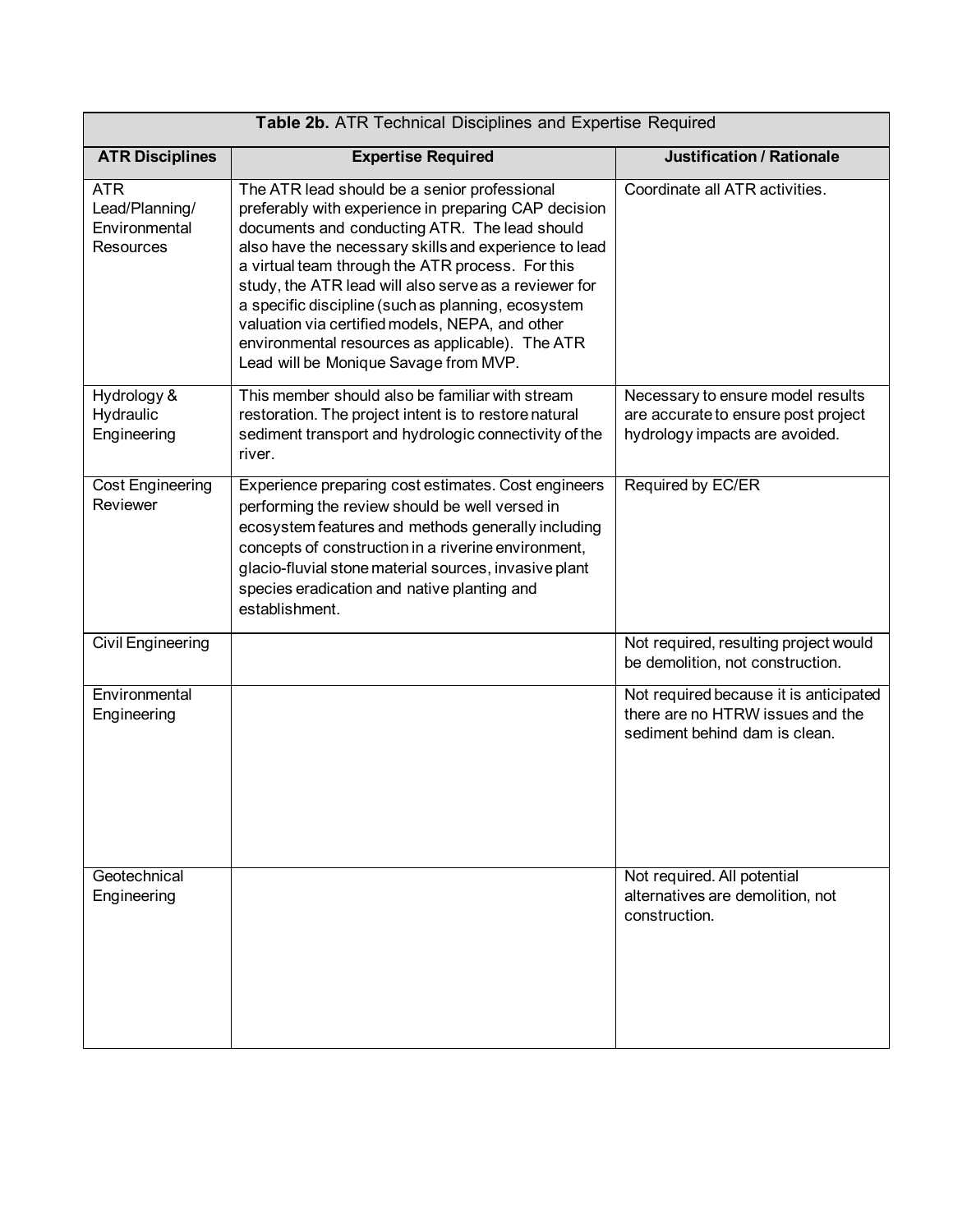| <b>Real Estate</b><br>Reviewer | This member should be familiar with USACE policies<br>pertaining to LERRDs for NER purposes. This project<br>will specifically require a member familiar with a mix | study will evaluate alternatives that<br>may require ROE for investigation or<br>acquisition of RE for structural / |
|--------------------------------|---------------------------------------------------------------------------------------------------------------------------------------------------------------------|---------------------------------------------------------------------------------------------------------------------|
|                                | of land owners as a result of new land created<br>through dam removal.                                                                                              | nonstructural alternatives                                                                                          |

(3) Type I Independent External Peer Review (IEPR): A Type I IEPR is not required based on the mandatory triggers outlined in the Memorandum for Major Subordinate Command (MSC) and District Commanders dated April 05, 2019; the memorandum provides interim guidance on streamlining IEPR for improved civil works product delivery. Paragraph 4 states a project study may be excluded Type I IEPR if the project does not meet any of the three mandatory IEPR triggers. This feasibility study does not meet any of the three mandatory IEPR triggers for the following reasons:

- The estimated total cost of the project, including mitigation costs, is not greater than \$200 million.
- The Governor of Wisconsin has not requested a peer review by independent experts.
- The study is not controversial due to significant public dispute over size, nature, or effects of the project or the economic or environmental costs or benefits of the project.
- Preliminary analysis has indicated that an Environmental Impact Statement is not required.

When none of the three mandatory triggers for IEPR are met, MSC Commanders have the discretion to conduct IEPR on a risk-informed assessment of the expected contribution of IEPR to the project. An IEPR would not provide additional benefit to the study for the following reasons:

- a. This study does not include the development or use of any novel methods.
- b. This project does not pose likely threats to health and public safety.
- c. There is no anticipated inter-agency interest.
- d. Chicago District has not received a request from the head of any Federal or State agency for an IEPR.
- e. The proposed project is not anticipated to have unique construction sequencing or a reduced or overlapping design construction schedule.

(4) Type II Independent External Peer Review (IEPR): Type II IEPR, or Safety Assurance Review (SAR), are managed outside the USACE and are conducted on design and construction activities for hurricane, storm, and flood risk management projects or other projects where existing and potential hazards pose a significant threat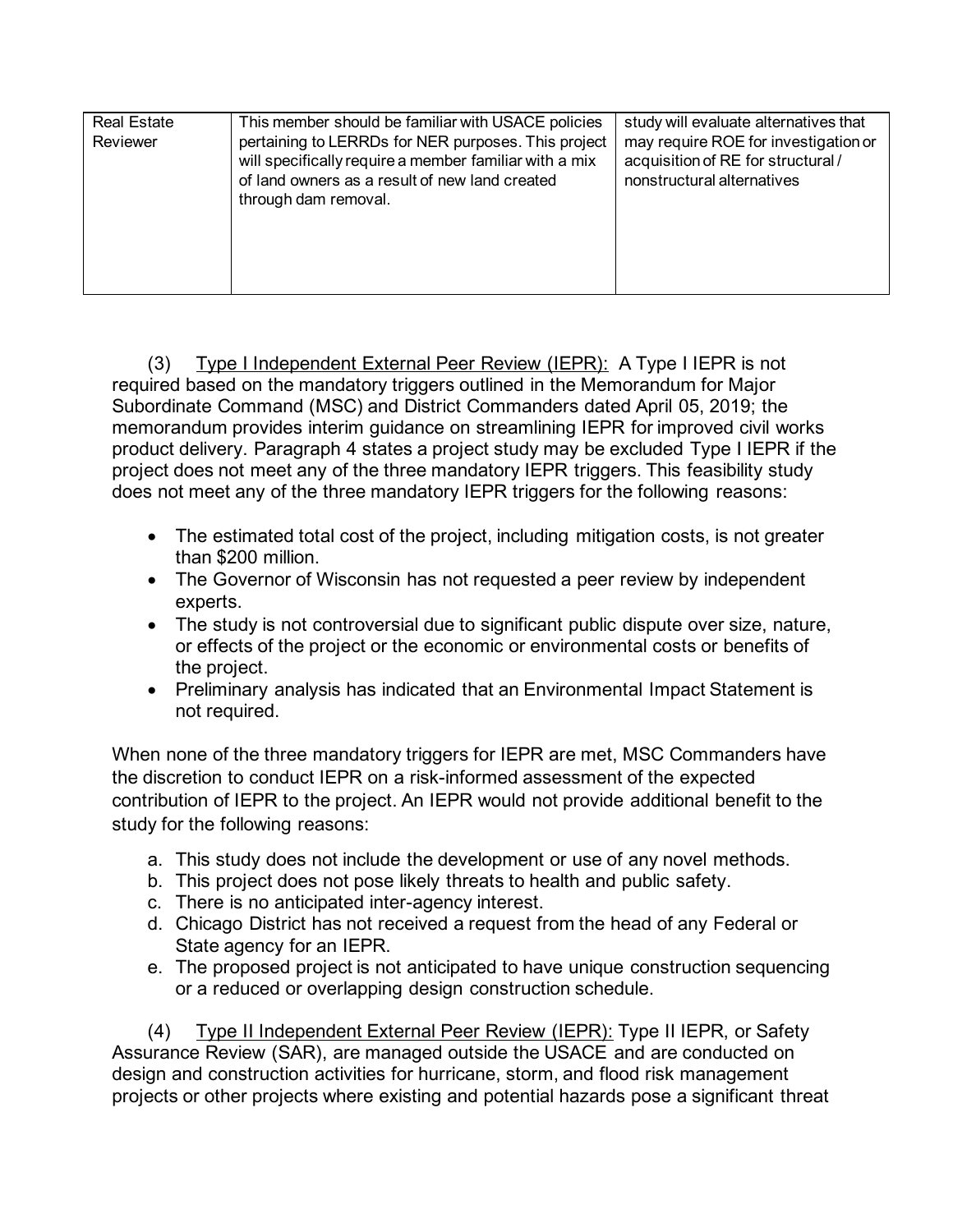to human life. Since this document does not involve life safety concerns, as confirmed by the LRC Chief of Engineering and Construction in the District Chief of Engineering Assessment of Life-Safety Risk, a Type II IEPR would not be considered.

(5) Policy and Legal Review: All decision documents will be reviewed for compliance with law and policy. Guidance for policy and legal compliance reviews is addressed in Appendix H, ER 1105-2-100.

- (6) Public Participation.
- a. A public involvement program will be included to satisfy NEPA requirements and solicit public and government agency input.
- b. The District shall contact agencies with regulatory review for coordination as required by applicable laws and procedures.
- c. The District will review comments resulting from public and agency review, and will provide the ATR team copies of public and agency comments and responses.

| Table 3a. Planning Models                     |                                                                                                                                                                                                                                                                                                                                                                                                                                                                                                                                                                                                                                                                                                                                                                                                                                                                                                                                                                                                |                                                    |  |
|-----------------------------------------------|------------------------------------------------------------------------------------------------------------------------------------------------------------------------------------------------------------------------------------------------------------------------------------------------------------------------------------------------------------------------------------------------------------------------------------------------------------------------------------------------------------------------------------------------------------------------------------------------------------------------------------------------------------------------------------------------------------------------------------------------------------------------------------------------------------------------------------------------------------------------------------------------------------------------------------------------------------------------------------------------|----------------------------------------------------|--|
| Model<br>Name and<br>Version                  | Model Description and<br>How It Will Be Used                                                                                                                                                                                                                                                                                                                                                                                                                                                                                                                                                                                                                                                                                                                                                                                                                                                                                                                                                   | Certification/<br><b>Approval Status</b><br>& Date |  |
| <b>IWR</b><br>Planning<br>Suite               | IWR Planning Suite assists with plan formulation by combining<br>user-defined solutions to planning problems and calculating the<br>effects of each combination, or "plan." The program can assist with<br>plan comparison by conducting cost effectiveness and incremental<br>cost analyses, identifying the plans which are best financial<br>investments and displaying the effects of each on a range of<br>decision variables.                                                                                                                                                                                                                                                                                                                                                                                                                                                                                                                                                            | Certified &<br>Approved 31<br>May 2018             |  |
| <b>FQI</b><br>(Floristic<br>Quality<br>Index) | This assessment tool was designed to be used as an all-inclusive<br>method for assessing the quality of plant communities. The FQI<br>was originally developed for the Chicago Region, but has since<br>been developed for regions and states throughout North America.<br>This method assesses the sensitivity of individual plant species that<br>inhabit an area. Each native species is assigned a coefficient of<br>conservatism ranging from "0 to 10, with "0" assigned to species<br>that are highly tolerant to disturbance and are considered general in<br>their habitat distribution and "10" assigned to species with a very<br>low tolerance to disturbance and displaying a very specific<br>relationship to a certain habitat type. This model will be used to<br>assess the ecological value of the existing site condition, determine<br>whether there is a need for mitigation, and evaluate proposed<br>mitigation measures, based on the function of the plant community. | Certified &<br>Approved 07<br>March 2017           |  |
| Qualitative<br>Habitat<br>Evaluation          | The QHEI in flowing waters was originally developed by the Ohio<br>EPA as an index of macro-habitat quality of streams in Ohio and<br>associated ecoregions. The QHEI was designed to provide a<br>measure of habitat that generally corresponds to the physical and                                                                                                                                                                                                                                                                                                                                                                                                                                                                                                                                                                                                                                                                                                                           | Certified<br>11 December<br>2014                   |  |

3. MODEL CERTIFICATION OR APPROVAL. The following models may be used to develop the decision documents: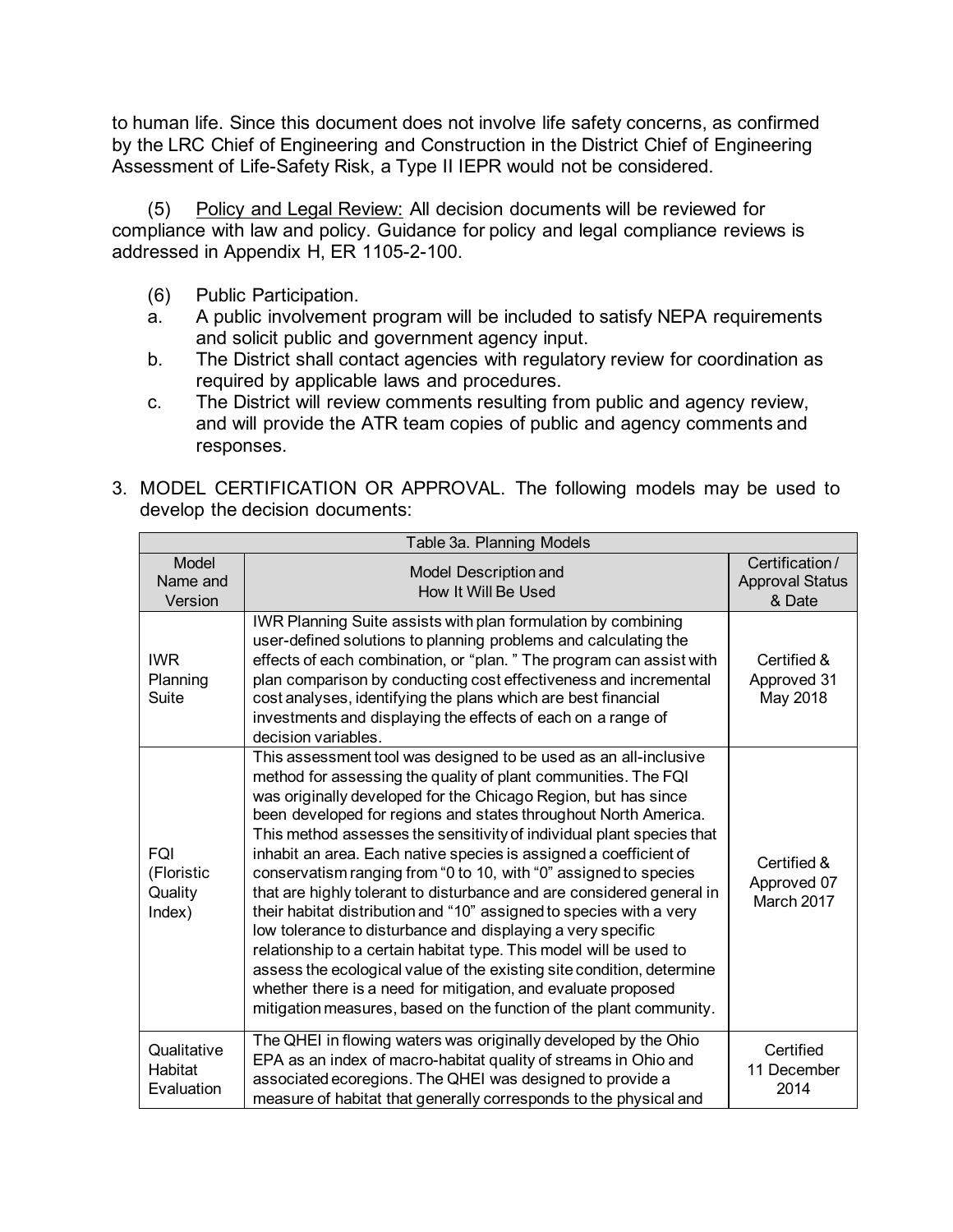| Index<br>(QHEI) | chemical characteristics which influences the presence and<br>abundance of stream fishes, and which are generally important to<br>other aquatic life (e.g., invertebrates). The author described the<br>goal of the QHEI as "filling a gap between completely subjective<br>habitat descriptions and more labor intensive Habitat Suitability<br>Indices developed for each species in a fish community." As a<br>macro-scale approach, the QHEI measures emergent properties of<br>habitat (e.g., sinuosity, pool/riffle development, bank erosion)<br>rather than the individual factors which shape these characters<br>(e.g., current velocity, depth).<br>The QHEI is as a rapid, index-based, community-focused,<br>ecological assessment. Calculation of the index is based on field<br>observations and scoring of reach-scale habitat metrics organized<br>under substrate quality, riffle-pool quality, bank and riparian quality,<br>channel morphology development, and instream cover. Local<br>stream gradient is scored using topographic maps. Each metric<br>contains submetrics – for instance, the "channel morphology" metric<br>is scored based on sinuosity, development, channelization, and<br>stability. The metrics are individually scored and then summed to<br>provide the total QHEI site score, with a maximum possible score of<br>100. The QHEI model is extensively used within Ohio and adjacent<br>ecoregions, generally for the purposes of biological monitoring or<br>determining stream impairment. |  |
|-----------------|---------------------------------------------------------------------------------------------------------------------------------------------------------------------------------------------------------------------------------------------------------------------------------------------------------------------------------------------------------------------------------------------------------------------------------------------------------------------------------------------------------------------------------------------------------------------------------------------------------------------------------------------------------------------------------------------------------------------------------------------------------------------------------------------------------------------------------------------------------------------------------------------------------------------------------------------------------------------------------------------------------------------------------------------------------------------------------------------------------------------------------------------------------------------------------------------------------------------------------------------------------------------------------------------------------------------------------------------------------------------------------------------------------------------------------------------------------------------------------------------------------------------------------------------|--|
|                 |                                                                                                                                                                                                                                                                                                                                                                                                                                                                                                                                                                                                                                                                                                                                                                                                                                                                                                                                                                                                                                                                                                                                                                                                                                                                                                                                                                                                                                                                                                                                             |  |

| Table 3b. Engineering Models |                                                                                                                                                                                                                                                                                                                                                                             |                        |  |
|------------------------------|-----------------------------------------------------------------------------------------------------------------------------------------------------------------------------------------------------------------------------------------------------------------------------------------------------------------------------------------------------------------------------|------------------------|--|
| <b>Model Name</b>            | Model Description and                                                                                                                                                                                                                                                                                                                                                       | <b>Approval Status</b> |  |
| and Version                  | How It Will Be Used                                                                                                                                                                                                                                                                                                                                                         |                        |  |
| <b>HEC-RAS</b><br>(v5.0.7)   | HEC-RAS is a hydraulic model developed by the Hydrologic<br>Engineering Center. The program is designed to perform one<br>and two-dimensional steady and unsteady flow calculations as<br>well as sediment transport and water quality modeling. It will be<br>used to evaluate the hydraulic impacts of the project on the<br>study reach.                                 | Certified<br>9/9/2013  |  |
| <b>HEC-HMS</b><br>(v4.5)     | HEC-HMS is a hydrologic model developed by the Hydrologic<br>Engineering Center. The program is designed to perform<br>watershed-scale hydrologic rainfall runoff computations and<br>flood routing. It may be used to evaluate the hydrology of the<br>Root River watershed and determine flows for evaluation in the<br>hydraulic model.                                  | Certified<br>9/9/2013  |  |
| <b>HEC-SSP</b><br>(v2.2)     | HEC-SSP is a computational software that was developed by<br>the Hydrologic Engineering Center. The program is used to<br>perform statistical analyses of hydrologic data, particularly of<br>flood flow frequency analysis. It may be used to perform flood<br>frequency analysis on the Root River to determine frequency<br>flows for evaluation in the hydraulic model. | Certified<br>9/9/2013  |  |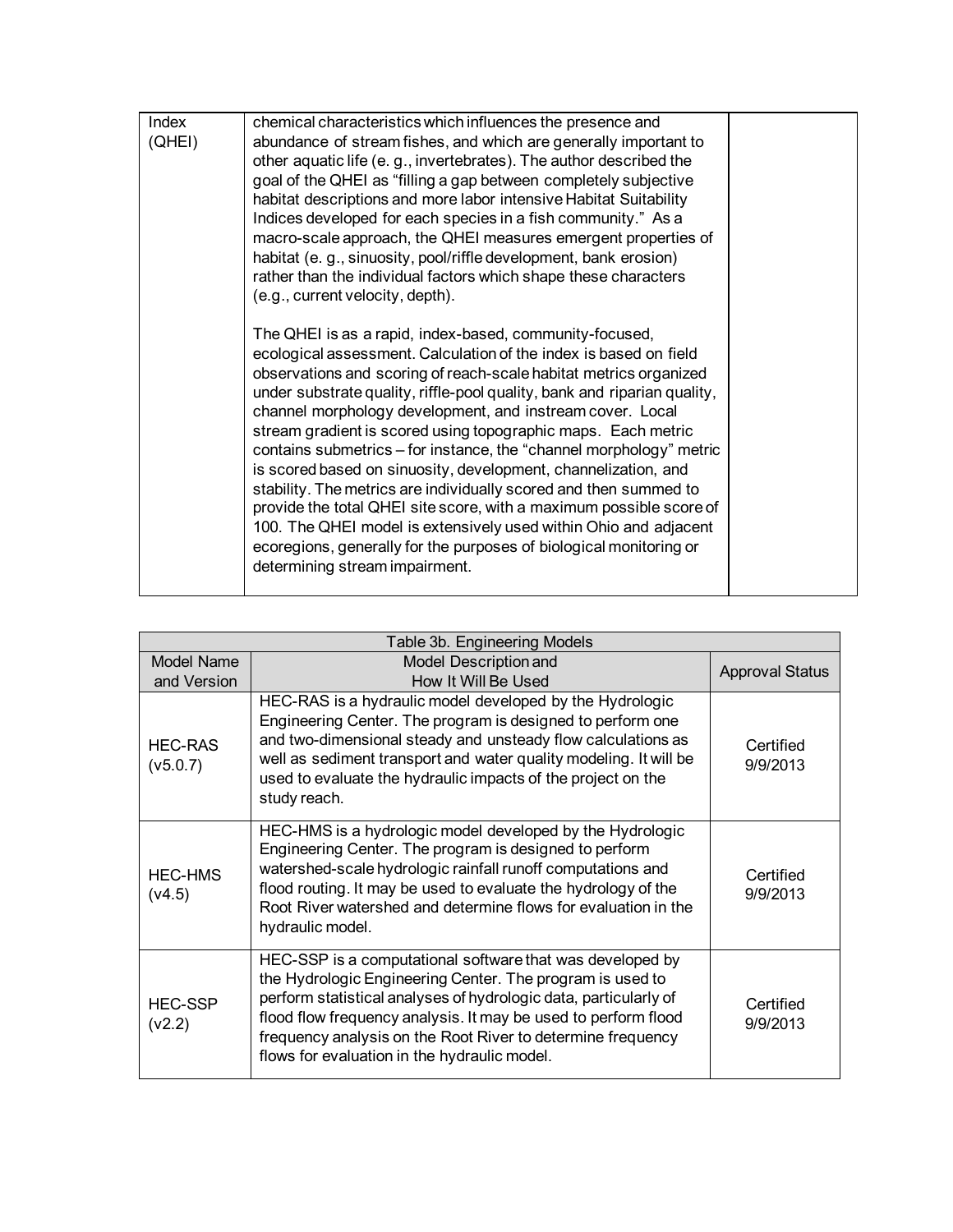4. REVIEW SCHEDULE AND BUDGET. The schedule and budgets for reviews are shown in below table.

| Table 4. Product and Review Schedule               |                                    |                   |                          |             |
|----------------------------------------------------|------------------------------------|-------------------|--------------------------|-------------|
| Product(s) to undergo Review                       | <b>Review Level</b>                | <b>Start Date</b> | <b>Finish Date</b>       | Budget (\$) |
| [List interim reviews first]                       | [DQC or ATR]                       |                   |                          |             |
| <b>PMP Approval</b>                                | <b>District Quality</b><br>Control | 14 JULY 2020      | 14 SEPT<br>2020(A)       | 10K         |
| Submit RP                                          | Agency<br>Technical<br>Review      | 14 JULY 2020      | <b>15 OCT</b><br>2020(A) | 10K         |
| Execute FCSA                                       |                                    | 14 JULY 2020      | 03 DEC<br>2020(A)        | 10K         |
| Approval of Review Plan                            |                                    | 16 OCT 2020       | 14 JAN 2021*             | N/A         |
| District Quality Control (DQC)                     | <b>District Quality</b><br>Control | 29 JULY 2021      | 11 AUG 2021*             | \$10K       |
| <b>Agency Technical Review</b><br>(ATR)            | Agency<br>Technical<br>Review      | 11 AUG 2021       | 22 SEPT<br>$2021*$       | \$15K       |
| <b>Evaluate ATR</b>                                |                                    | 23 SEPT 2021      | 13 OCT 2021*             | N/A         |
| <b>ATR Back-Check</b>                              |                                    | 14 OCT 2021       | 03 NOV 2021              | N/A         |
| *Scheduled Dates will be revised with Actual Dates |                                    |                   |                          |             |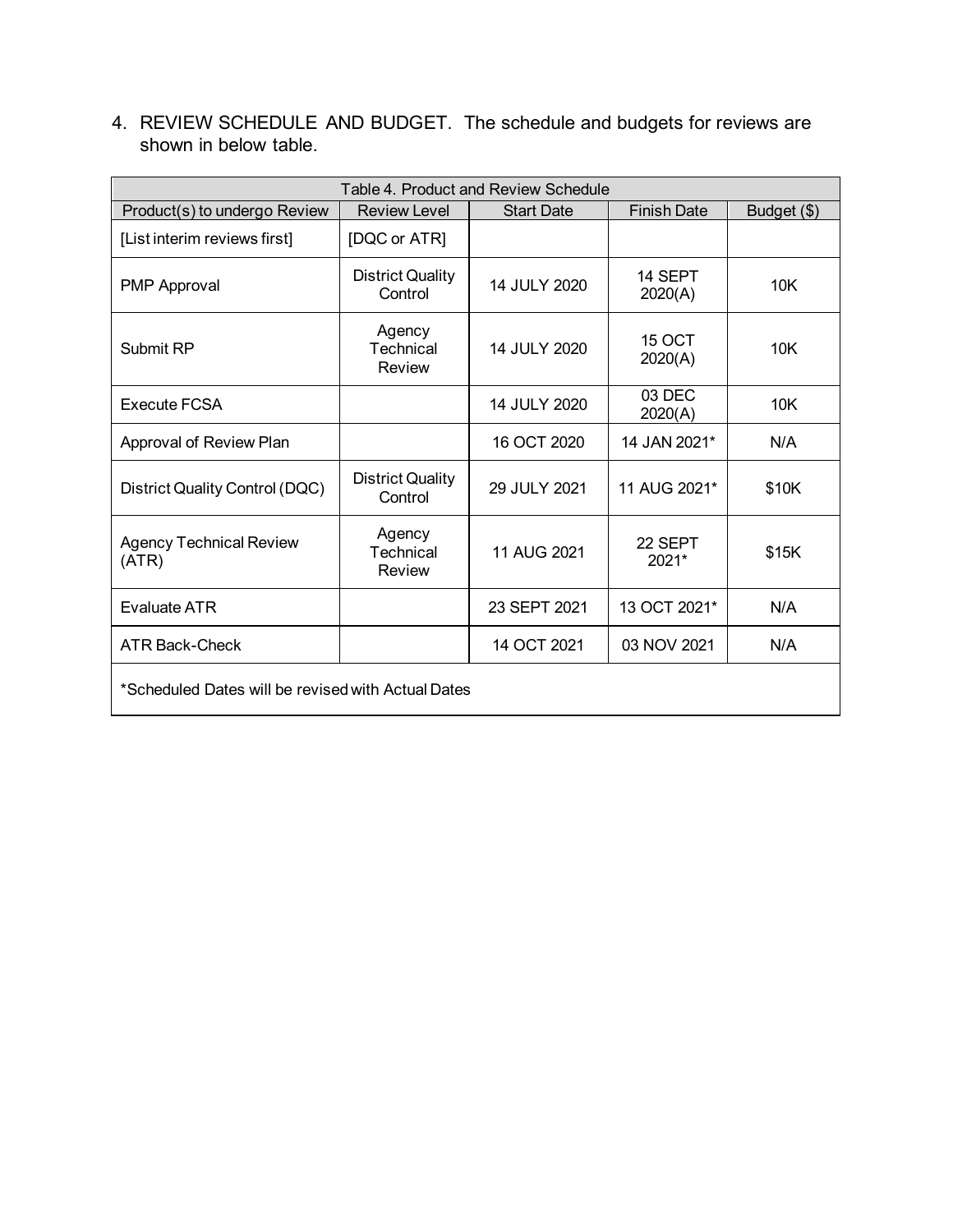## **ATTACHMENT 1 – Contacts**

| <b>Function</b>                                   | Name (Last, First) | <b>Phone</b>       | <b>Office</b> |
|---------------------------------------------------|--------------------|--------------------|---------------|
| RMO Contact                                       | Jarboe. Hank       | $(513) 684 - 6050$ | CELRD-PDS-P   |
| MSC Contact - District<br>Support Program Manager | Burkett, Matthew   | (513) 684-2049     | CELRD-PD-S    |

| PROJECT DELIVERY TEAM         |                        |                |                    |  |
|-------------------------------|------------------------|----------------|--------------------|--|
| <b>Function/Discipline</b>    | Name (Last, First)     | Phone          | Office             |  |
| Project Manager               | Toth, Nicole           | (312) 846-5517 | <b>CELRC-PDP-S</b> |  |
| (Lead) Planner/Fish Biologist | Frank Veraldi          | (312) 846-5589 | CELRC-PDB-R        |  |
| Biologist                     | Samantha Belcik        | (312) 846-5467 | <b>CELRC-PDB-R</b> |  |
| <b>Geotechnical Engineer</b>  | <b>Richard Realza</b>  | (312) 846-5469 | CELRC-ENG-G        |  |
| <b>Environmental Engineer</b> | Margaret Dove          | (312) 846-5502 | <b>CELRC-ENG-H</b> |  |
| <b>Hydraulic Engineer</b>     | <b>Brett Hanson</b>    | (312) 846-5511 | CELRC-ENG-H        |  |
| <b>Civil Engineer</b>         | <b>Matthew Lindeen</b> | (312) 846-5492 | CELRC-ENG-C        |  |
| Cost Engineer                 | Jeremiah Gadbois       | (312) 846-5357 | CELRC-ENG-C        |  |
| Geospatial                    | Adam Raynor            | (312) 846-5464 | CELRC-ENG-G        |  |
| <b>Real Estate</b>            | Nick Laluzerne         | (312) 846-5492 | <b>CELRC-RE</b>    |  |
| Economist                     | Zach Hartley           | (312) 846-5415 | <b>CELRC-PDB-M</b> |  |

| DISTRICT QUALITY CONTRAL (DQC) TEAM  |                      |                    |                 |  |
|--------------------------------------|----------------------|--------------------|-----------------|--|
| <b>Function/Discipline</b>           | Name (Last, First)   | Phone              | Office          |  |
| DQC Lead                             | Fleming, Eugene      | (312) 846-5585     | CELRC-PMD-EF    |  |
| <b>Regional Technical Specialist</b> | Herleth-King, Shawna | (312) 846-5407     | CELRC-PMD-EF    |  |
| Geotechnical                         | Rochford, William    | $(312)$ 846-5450   | CELRC-TSD-DG    |  |
| Civil Engineer                       | Schiemann, David     | $(312) 846 - 5426$ | CELRC-TSD-DC    |  |
| Cost Engineer                        | Druzbicki, Dave      | $(312) 846 - 5433$ | CELRC-TSD-DC    |  |
| <b>Hydraulic Engineer</b>            | Meyer, Kristine      | $(312)$ 846-5510   | CELRC-TSD-DH    |  |
| <b>Environmental Engineer</b>        | Miller, Jennifer     | (312) 846-5505     | CELRC-TSD-DH    |  |
| <b>Real Estate</b>                   | Shelton, Andrew      | (313) 226-3480     | <b>CELRE-RE</b> |  |

| <b>AGENCY TECHNICAL REVIEW (ATR) TEAM*</b>                                                                 |                    |                |            |  |
|------------------------------------------------------------------------------------------------------------|--------------------|----------------|------------|--|
| <b>Function/Discipline</b>                                                                                 | Name (Last, First) | Phone          | Office     |  |
| ATR Lead                                                                                                   | Savage, Monique    | (314) 331-8450 | CEMVP-PD-F |  |
| <b>Cost Engineering Reviewer</b>                                                                           | TBD                |                |            |  |
| <b>Real Estate Reviewer</b>                                                                                | TBD                |                |            |  |
| Hydrology & Hydraulic<br><b>Engineering Reviewer</b>                                                       | TBD                |                |            |  |
| District will coordinate with LRD and appropriate PCX to determine the ATR Lead and composition of the ATR |                    |                |            |  |
| Team.                                                                                                      |                    |                |            |  |